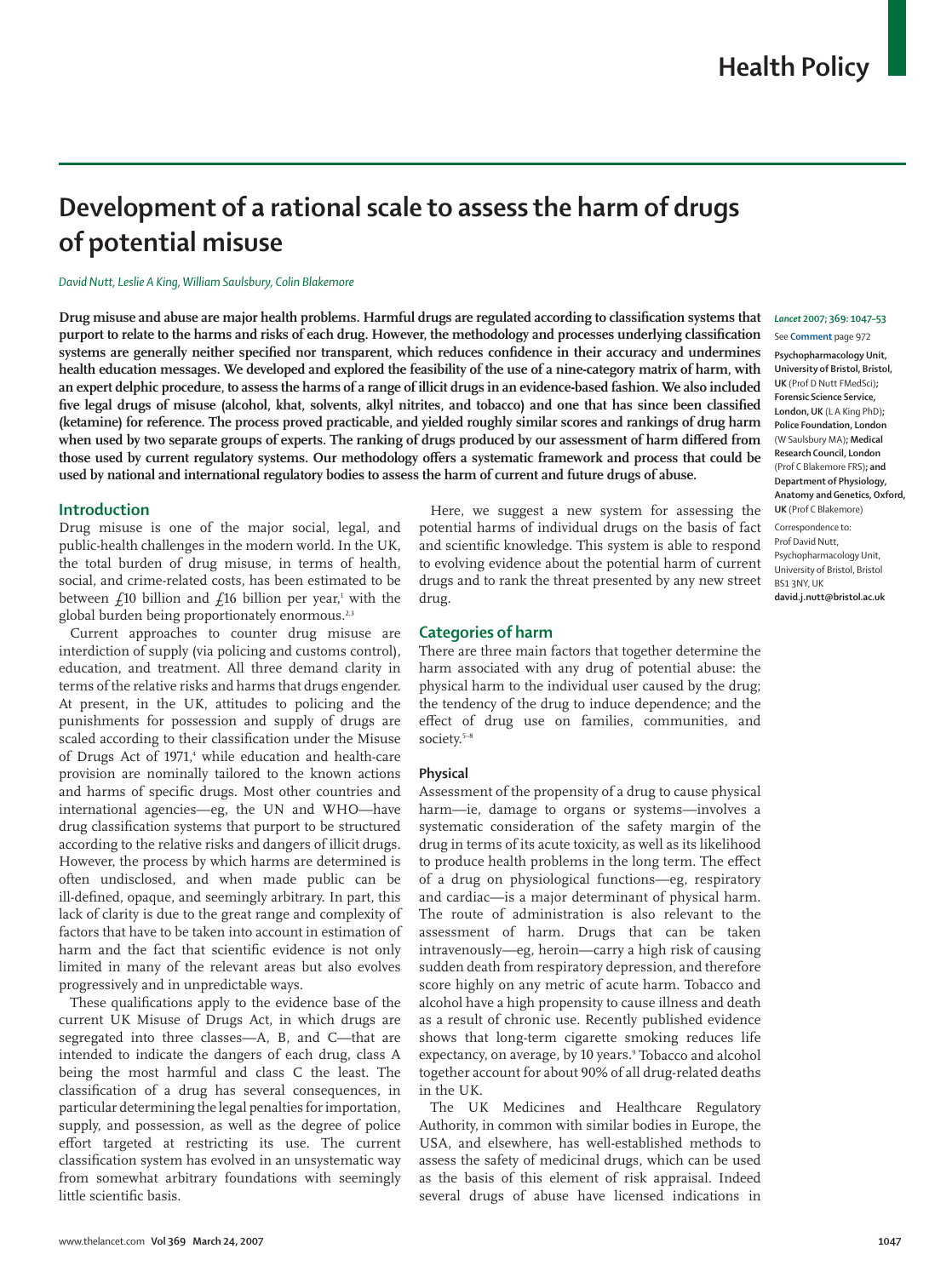medicine and will therefore have had such appraisals, albeit, in most cases, many years ago.

Three separate facets of physical harm can be identified. First, acute physical harm—ie, the immediate effects (eg, respiratory depression with opioids, acute cardiac crises with cocaine, and fatal poisonings). The acute toxicity of drugs is often measured by assessing the ratio of lethal dose to usual or therapeutic dose. Such data are available for many of the drugs we assess here.<sup>5-7</sup> Second, chronic physical harm—ie, the health consequences of repeated use (eg, psychosis with stimulants, possible lung disease with cannabis). Finally, there are specific problems associated with intravenous drug use.

The route of administration is relevant not only to acute toxicity but also to so-called secondary harms. For instance, administration of drugs by the intravenous route can lead to the spread of blood-borne viruses such as hepatitis viruses and HIV, which have huge health implications for the individual and society. The potential for intravenous use is currently taken into account in the Misuse of Drugs Act classification and was treated as a separate parameter in our exercise.

### **Dependence**

This dimension of harm involves interdependent elements—the pleasurable effects of the drug and its propensity to produce dependent behaviour. Highly pleasurable drugs such as opioids and cocaine are commonly abused, and the street value of drugs is generally determined by their pleasurable potential. Drug-induced pleasure has two components—the initial, rapid effect (colloquially known as the rush) and the euphoria that follows this, often extending over several hours (the high). The faster the drug enters the brain the stronger the rush, which is why there is a drive to formulate street drugs in ways that allow them to be injected intravenously or smoked: in both cases, effects on the brain can occur within 30 seconds. Heroin, crack cocaine, tobacco (nicotine), and cannabis (tetrahydrocannabinol) are all taken by one or other of these rapid routes. Absorption through the nasal mucosa, as with powdered cocaine, is also surprisingly rapid. Taking the same drugs by mouth, so that they are only slowly absorbed into the body, generally has a less powerful pleasurable effect, although it can be longer lasting.

An essential feature of drugs of abuse is that they encourage repeated use. This tendency is driven by various factors and mechanisms. The special nature of drug experiences certainly has a role. Indeed, in the case of hallucinogens (eg, lysergic acid diethylamide [LSD], mescaline, etc) it might be the only factor that drives regular use, and such drugs are mostly used infrequently. At the other extreme are drugs such as crack cocaine and nicotine, which, for most users, induce powerful dependence. Physical dependence or addiction involves increasing tolerance (ie, progressively higher doses being needed for the same effect), intense craving, and withdrawal reactions—eg, tremors, diarrhoea, sweating, and sleeplessness—when drug use is stopped. These effects indicate that adaptive changes occur as a result of drug use. Addictive drugs are generally used repeatedly and frequently, partly because of the power of the craving and partly to avoid withdrawal.

Psychological dependence is also characterised by repeated use of a drug, but without tolerance or physical symptoms directly related to drug withdrawal. Some drugs can lead to habitual use that seems to rest more on craving than physical withdrawal symptoms. For instance, cannabis use can lead to measurable withdrawal symptoms, but only several days after stopping long-standing use. Some drugs—eg, the benzodiazepines—can induce psychological dependence without tolerance, and physical withdrawal symptoms occur through fear of stopping. This form of dependence is less well studied and understood than is addiction but it is a genuine experience, in the sense that withdrawal symptoms can be induced simply by persuading a drug user that the drug dose is being progressively reduced although it is, in fact, being maintained at a constant level.<sup>10</sup>

The features of drugs that lead to dependence and withdrawal reactions have been reasonably well characterised. The half-life of the drug has an effect—those drugs that are cleared rapidly from the body tend to provoke more extreme reactions. The pharmacodynamic efficacy of the drug also has a role; the more efficacious it is, the greater the dependence. Finally, the degree of tolerance that develops on repeated use is also a factor: the greater the tolerance, the greater the dependence and withdrawal.

For many drugs there is a good correlation between events that occur in human beings and those observed in studies on animals. Also, drugs that share molecular specificity (ie, that bind with or interact with the same target molecules in the brain) tend to have similar pharmacological effects. Hence, some sensible predictions can be made about new compounds before they are used by human beings. Experimental studies of the dependence potential of old and new drugs are possible only in individuals who are already using drugs, so more population-based estimates of addictiveness (ie, capture rates) have been developed for the more commonly used drugs.11 These estimates suggest that smoked tobacco is the most addictive commonly used drug, with heroin and alcohol somewhat less so; psychedelics have a low addictive propensity.

## **Social**

Drugs harm society in several ways—eg, through the various effects of intoxication, through damaging family and social life, and through the costs to systems of health care, social care, and police. Drugs that lead to intense intoxication are associated with huge costs in terms of accidental damage to the user, to others, and to property. Alcohol intoxication, for instance, often leads to violent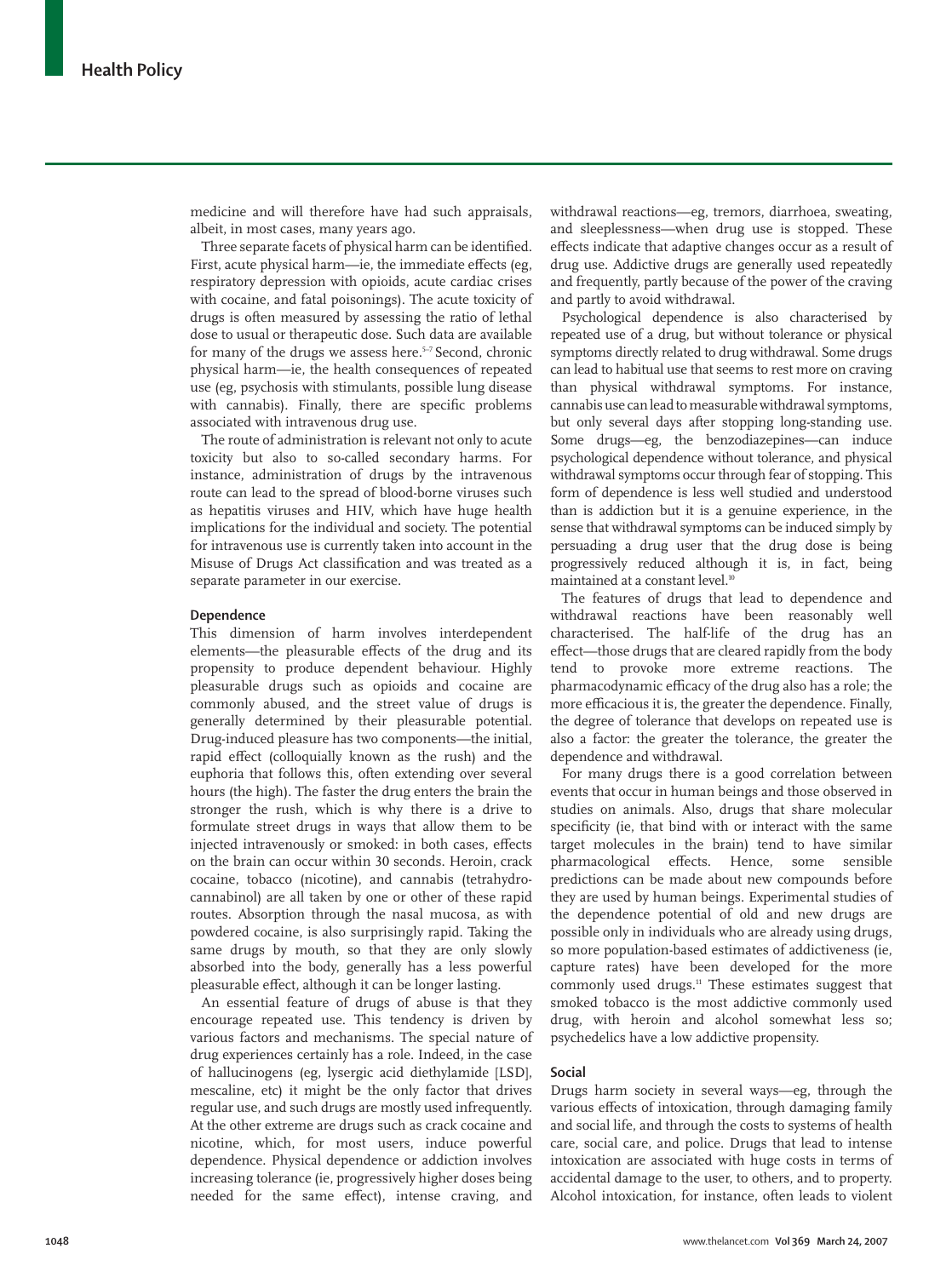behaviour and is a common cause of car and other accidents. Many drugs cause major damage to the family, either because of the effect of intoxication or because they distort the motivations of users, taking them away from their families and into drug-related activities, including crime.

Societal damage also occurs through the immense health-care costs of some drugs. Tobacco is estimated to cause up to 40% of all hospital illness and 60% of drug-related fatalities. Alcohol is involved in over half of all visits to accident and emergency departments and orthopaedic admissions.12 However, these drugs also generate tax revenue that can offset their health costs to some extent. Intravenous drug delivery brings particular problems in terms of blood-borne virus infections, especially HIV and hepatitis, leading to the infection of sexual partners as well as needle sharers. For drugs that have only recently become popular—eg, 3,4-methylenedioxy-N-methylamphetamine, better known as ecstasy or MDMA—the longer-term health and social consequences can be estimated only from animal toxicology at present. Of course, the overall use of a drug has a substantial bearing on the extent of social harm.

# **Assessment of harm**

Table 1 shows the assessment matrix that we designed, which includes all nine parameters of risk, created by dividing each of the three major categories of harm into three subgroups, as described above. Participants were asked to score each substance for each of these nine parameters, using a four-point scale, with 0 being no risk, 1 some, 2 moderate, and 3 extreme risk. For some analyses, the scores for the three parameters for each category were averaged to give a mean score for that category. For the sake of discussion, an overall harm rating was obtained by taking the mean of all nine scores.

The scoring procedure was piloted by members of the panel of the Independent Inquiry into the Misuse of Drugs Act.<sup>13</sup> Once refined through this piloting, an assessment questionnaire based on table 1, with additional guidance notes, was used. Two independent groups of experts were asked to do the ratings. The first was the national group of consultant psychiatrists who were on the Royal College of Psychiatrists' register as specialists in addiction. Replies were received and analysed from 29 of the 77 registered doctors who were asked to assess 14 compounds—heroin, cocaine, alcohol, barbiturates, amphetamine, methadone, benzodiazepines, solvents, buprenorphine, tobacco, ecstasy, cannabis, LSD, and steroids. Tobacco and alcohol were included because their extensive use has provided reliable data on their risks and harms, providing familiar benchmarks against which the absolute harms of other drugs can be judged. However, direct comparison of the scores for tobacco and alcohol with those of the other drugs is not possible since the fact that they are legal could affect their harms in various ways, especially through easier availability.

|               | Parameter |                          |
|---------------|-----------|--------------------------|
| Physical harm | One       | Acute                    |
|               | Two       | Chronic                  |
|               | Three     | Intravenous harm         |
| Dependence    | Four      | Intensity of pleasure    |
|               | Five      | Psychological dependence |
|               | Six       | Physical dependence      |
| Social harms  | Seven     | Intoxication             |
|               | Eight     | Other social harms       |
|               | Nine      | Health-care costs        |

Having established that this nine-parameter matrix worked well, we convened meetings of a second group of experts with a wider spread of expertise. These experts had experience in one of the many areas of addiction, ranging from chemistry, pharmacology, and forensic science, through psychiatry and other medical specialties, including epidemiology, as well as the legal and police services. The second set of assessments was done in a series of meetings run along delphic principles, a new approach that is being used widely to optimise knowledge in areas where issues and effects are very broad and not amenable to precise measurements or experimental testing,<sup>14</sup> and which is becoming the standard method by which to develop consensus in medical matters. Since delphic analysis incorporates the best knowledge of experts in diverse disciplines, it is ideally applicable to a complex variable

|                                                                                                 | <b>Class in Misuse Comments</b><br>of Drugs Act |                                                                                        |  |  |  |  |  |
|-------------------------------------------------------------------------------------------------|-------------------------------------------------|----------------------------------------------------------------------------------------|--|--|--|--|--|
| Ecstasy                                                                                         | A                                               | Essentially 3,4-methylenedioxy-N-methylamphetamine (MDMA)                              |  |  |  |  |  |
| 4-MTA                                                                                           | A                                               | 4-methylthioamphetamine                                                                |  |  |  |  |  |
| <b>ISD</b>                                                                                      | $\mathsf{A}$                                    | Lysergic acid diethylamide                                                             |  |  |  |  |  |
| Cocaine                                                                                         | A                                               | Includes crack cocaine                                                                 |  |  |  |  |  |
| Heroin                                                                                          | $\overline{A}$                                  | Crude diamorphine                                                                      |  |  |  |  |  |
| Street methadone                                                                                | A                                               | Diverted prescribed methadone                                                          |  |  |  |  |  |
| Amphetamine                                                                                     | <sub>B</sub>                                    | $\ddotsc$                                                                              |  |  |  |  |  |
| Methylphenidate                                                                                 | B                                               | eg, Ritalin (methylphenidate)                                                          |  |  |  |  |  |
| <b>Barbiturates</b>                                                                             | <sub>B</sub>                                    |                                                                                        |  |  |  |  |  |
| Buprenorphine                                                                                   | C                                               | eg, Temgesic, Subutex                                                                  |  |  |  |  |  |
| Benzodiazepines                                                                                 | $\mathsf{C}$                                    | eg, Valium (diazepam), Librium (chlordiazepoxide)                                      |  |  |  |  |  |
| GHB                                                                                             | $\epsilon$                                      | Gamma 4-hydroxybutyric acid                                                            |  |  |  |  |  |
| Anabolic steroids                                                                               | C                                               |                                                                                        |  |  |  |  |  |
| Cannabis                                                                                        | $\epsilon$                                      | $\ddot{\phantom{a}}$                                                                   |  |  |  |  |  |
| Alcohol                                                                                         | $\ddot{\phantom{a}}$                            | Not controlled if over 18 years in UK                                                  |  |  |  |  |  |
| Alkyl nitrites                                                                                  |                                                 | Not controlled                                                                         |  |  |  |  |  |
| Ketamine                                                                                        | $\ddot{\phantom{a}}$                            | Not controlled at the time of assessment; controlled as class C since<br>January, 2007 |  |  |  |  |  |
| Khat                                                                                            |                                                 | Not controlled                                                                         |  |  |  |  |  |
| Solvents                                                                                        | $\ddot{\phantom{a}}$                            | Not controlled; sales restricted                                                       |  |  |  |  |  |
| Tobacco                                                                                         |                                                 | Not controlled if over 16 years in UK                                                  |  |  |  |  |  |
| Table 2: The 20 substances assessed, showing their current status under the Misuse of Drugs Act |                                                 |                                                                                        |  |  |  |  |  |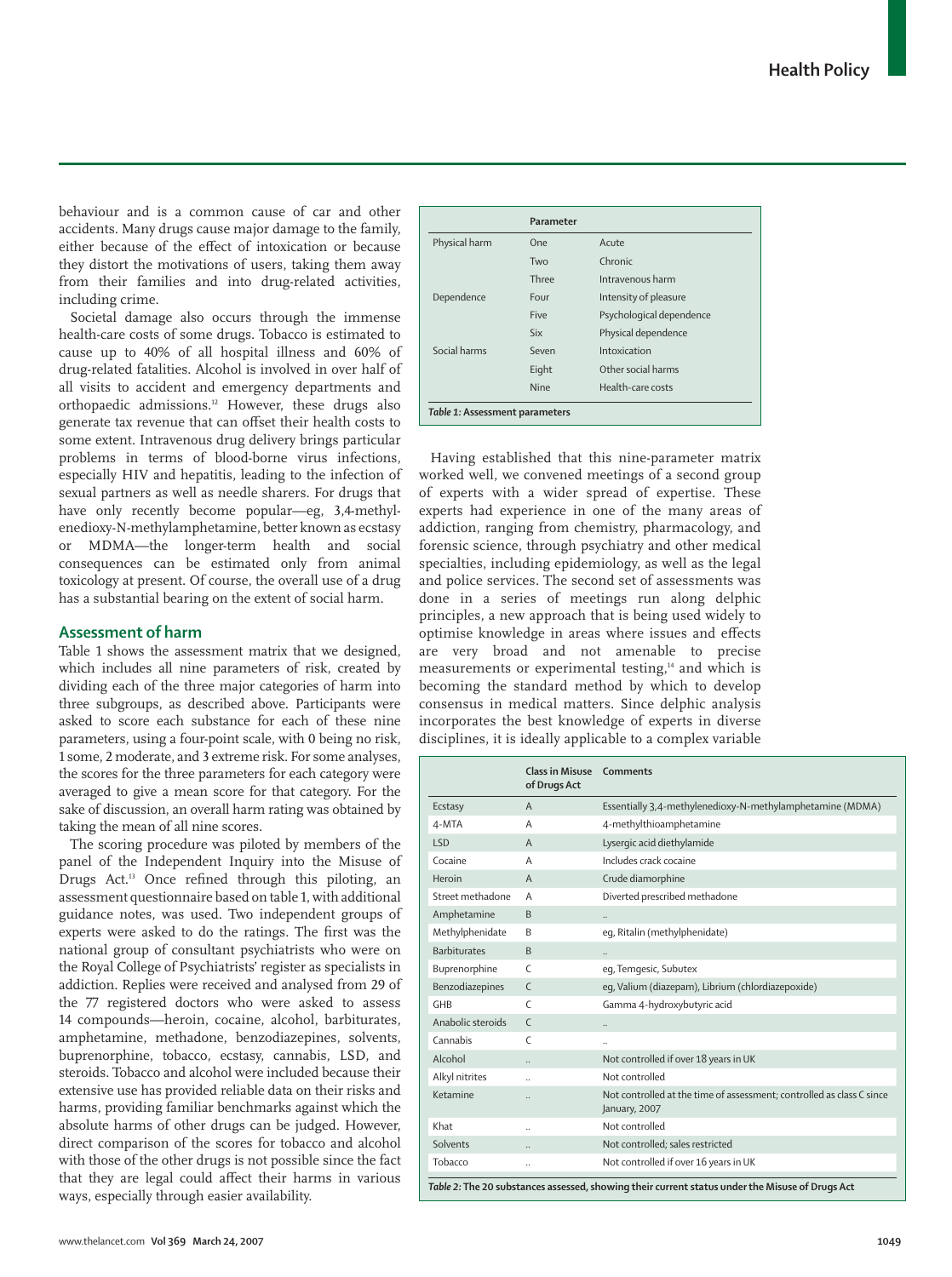

*Figure 1:* **Mean harm scores for 20 substances** Classification under the Misuse of Drugs Act, where appropriate, is shown by the colour of each bar



*Figure 2:* **Correlation between mean scores from the independent experts and the specialist addiction psychiatrists**

1=heroin. 2=cocaine. 3=alcohol. 4=barbiturates. 5=amphetamine. 6=methadone. 7=benzodiazepines. 8=solvents. 9=buprenorphine. 10=tobacco. 11=ecstasy. 12=cannabis. 13=LSD. 14=steroids.

such as drug misuse and addiction. Initial scoring was done independently by each participant, and the scores for each individual parameter were then presented to the whole group for discussion, with a particular emphasis on elucidating the reasoning behind outlier scores. Individuals were then invited to revise their scores, if they wished, on any of the parameters, in the light of this discussion, after which a final mean score was calculated. The complexity of the process means that only a few drugs can be assessed in a single meeting, and four meetings were needed to complete the process. The number of members taking part in the scoring varied from eight to 16. However, the full range of expertise was maintained in each assessment.

This second set of assessments covered the 14 substances considered by the psychiatrists plus, for completeness, six other compounds (khat, 4-methylthioamphetamine [4-MTA], gamma 4-hydroxybutyric acid [GHB], ketamine, methylphenidate, and alkyl nitrites), some of which are not illegal, but for each of which there have been reports of abuse (table 2). Participants were told in advance which drugs were being covered at each meeting to allow them to update their knowledge and consider their opinion. Recent review articles<sup>5,6,7,15-18</sup> were provided.

Occasionally, individual experts were unable to give a score for a particular parameter for a particular drug and these missing values were ignored in the analysis—ie, they were neither treated as zero nor given some interpolated value. Data were analysed with the statistical functions in Microsoft Excel and S-plus.

# **Results**

Use of this risk assessment system proved straightforward and practicable, both by questionnaire and in open delphic discussion. Figure 1 shows the overall mean scores of the independent expert group, averaged across all scorers, plotted in rank order for all 20 substances. The classification of each substance under the Misuse of Drugs Act is also shown. Although the two substances with the highest harm ratings (heroin and cocaine) are class A drugs, overall there was a surprisingly poor correlation between drugs' class according to the Misuse of Drugs Act and harm score. Of both the eight substances that scored highest and the eight that scored lowest, three were class A and two were unclassified. Alcohol, ketamine, tobacco, and solvents (all unclassified at the time of assessment) were ranked as more harmful than LSD, ecstasy, and its variant 4-MTA (all class A drugs). Indeed, the correlation between classification by the Misuse of Drugs Act and harm rating was not significant (Kendall's rank correlation  $-0.18$ ; p=0.25; Spearman's rank correlation  $-0.26$ ,  $p=0.26$ ). Of the unclassified drugs, alcohol and ketamine were given especially high ratings. Interestingly, a very recent recommendation from the Advisory Council on the Misuse of Drugs that ketamine should be added to the Misuse of Drugs Act (as a class C drug) has just been accepted.<sup>19</sup>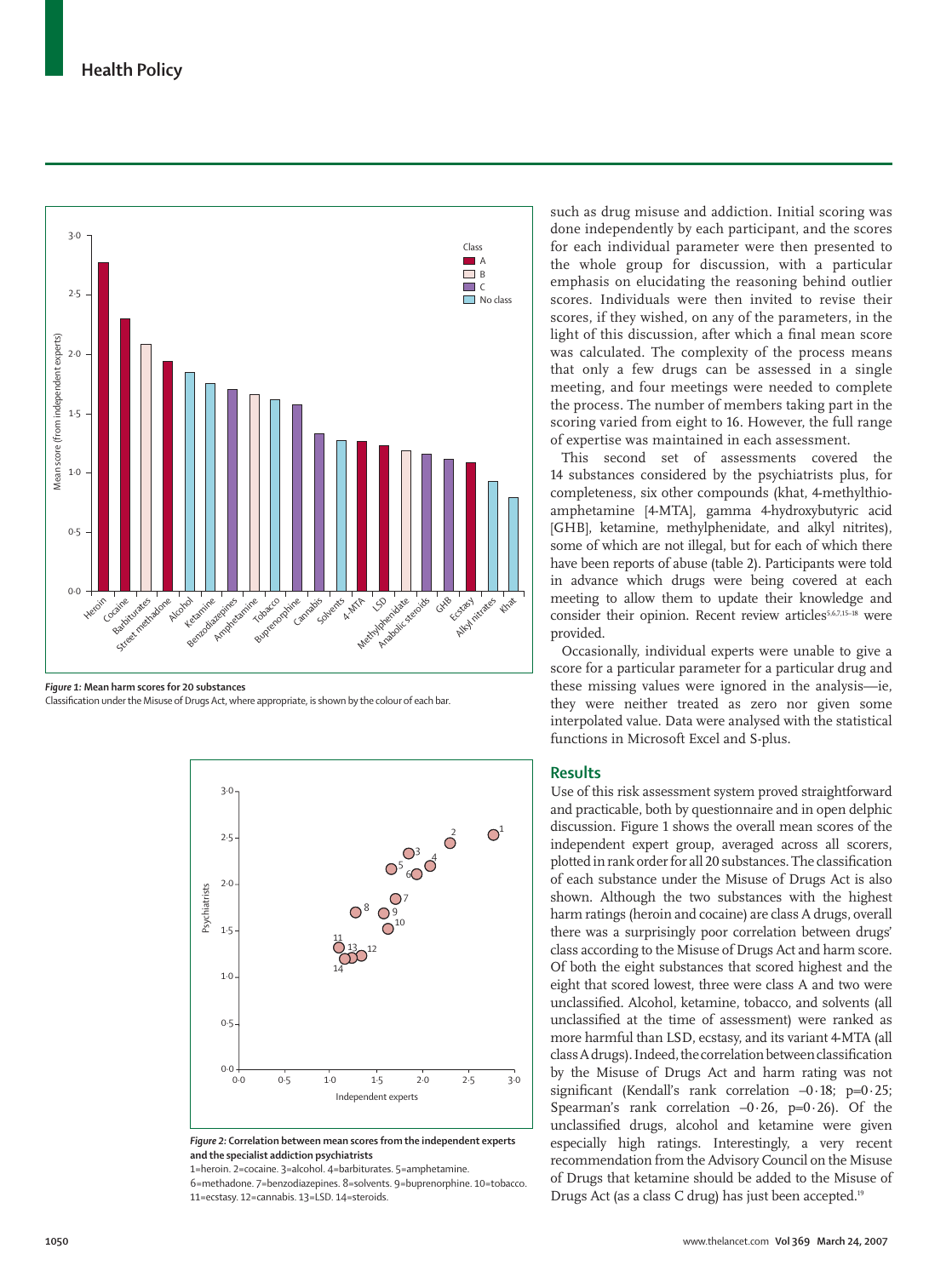We compared the overall mean scores (averaged across all nine parameters) for the psychiatrists with those of the independent group for the 14 substances that were ranked by both groups (figure 2). The figure suggests that the scores have some validity and that the process is robust, in that it generates similar results in the hands of rather different sets of experts.

Table 3 lists the independent group results for each of the three subcategories of harm. The scores in each category were averaged across all scorers and the substances are listed in rank order of harm, based on their overall score. Many of the drugs were consistent in their ranking across the three categories. Heroin, cocaine, barbiturates, and street methadone were in the top five places for all categories of harm, whereas khat, alkyl nitrites, and ecstasy were in the bottom five places for all. Some drugs differed substantially in their harm ratings across the three categories. For instance, cannabis was ranked low for physical harm but somewhat higher for dependence and harm to family and community. Anabolic steroids were ranked high for physical harm but low for dependence. Tobacco was high for dependence but distinctly lower for social harms, because it scored low on intoxication. Tobacco's mean score for physical harm was also modest, since the ratings for acute harm and potential for intravenous use were low, although the value for chronic harm was, unsurprisingly, very high.

Drugs that can be administered by the intravenous route were generally ranked high, not solely because they were assigned exceptionally high scores for parameter three (ie, the propensity for intravenous use) and nine (health-care costs). Even if the scores for these two parameters were excluded from the analysis, the high ranking for such drugs persisted. Thus, drugs that can be administered intravenously were also judged to be very harmful in many other respects.

# **Discussion**

The results of this study do not provide justification for the sharp A, B, or C divisions of the current classifications in the UK Misuse of Drugs Act. Distinct categorisation is, of course, convenient for setting of priorities for policing, education, and social support, as well as to determine sentencing for possession or dealing. But neither the rank ordering of drugs nor their segregation into groups in the Misuse of Drugs Act classification is supported by the more complete assessment of harm described here. Sharply defined categories in any ranking system are essentially arbitrary unless there are obvious discontinuities in the full set of scores. Figure 1 shows only a hint of such a transition in the spectrum of harm, in the small step in the very middle of the distribution, between buprenorphine and cannabis. Interestingly, alcohol and tobacco are both in the top ten, higher-harm group. There is a rapidly accelerating harm value from alcohol upwards. So, if a three-category classification were to be retained, one possible interpretation of our findings is that drugs with harm scores equal to that of alcohol and above might be class A, cannabis and those below might be class C, and drugs in between might be

|                                                                                                                                                                                   | Physical harm |       |         |              | Dependence |          |                             |                        | Social harm |              |                |                      |
|-----------------------------------------------------------------------------------------------------------------------------------------------------------------------------------|---------------|-------|---------|--------------|------------|----------|-----------------------------|------------------------|-------------|--------------|----------------|----------------------|
|                                                                                                                                                                                   | Mean          | Acute | Chronic | Intravenous  | Mean       | Pleasure | Psychological<br>dependence | Physical<br>dependence | Mean        | Intoxication | Social<br>harm | Health-care<br>costs |
| Heroin                                                                                                                                                                            | 2.78          | 2.8   | 2.5     | 3.0          | 3.00       | 3.0      | 3.0                         | 3.0                    | 2.54        | 1·6          | 3.0            | 3.0                  |
| Cocaine                                                                                                                                                                           | 2.33          | 2.0   | 2.0     | $3 - 0$      | 2.39       | $3-0$    | 2.8                         | 1.3                    | 2.17        | 1.8          | 2.5            | 2.3                  |
| <b>Barbiturates</b>                                                                                                                                                               | 2.23          | 2.3   | 1.9     | 2.5          | 2.01       | 2.0      | 2.2                         | 1.8                    | 2.00        | 2.4          | 1.9            | $1-7$                |
| Street methadone                                                                                                                                                                  | 1.86          | 2.5   | $1-7$   | $1-4$        | 2.08       | 1.8      | 2.3                         | 2.3                    | 1.87        | 1·6          | 1.9            | $2-0$                |
| Alcohol                                                                                                                                                                           | 1.40          | 1.9   | 2.4     | <b>NA</b>    | 1.93       | 2.3      | 1.9                         | 1·6                    | 2.21        | 2.2          | 2.4            | 2.1                  |
| Ketamine                                                                                                                                                                          | 2.00          | 2.1   | $1-7$   | 2.1          | 1.54       | 1.9      | $1-7$                       | $1-0$                  | 1.69        | 2.0          | 1.5            | 1.5                  |
| Benzodiazepines                                                                                                                                                                   | 1.63          | 1.5   | $1-7$   | 1.8          | 1.83       | $1-7$    | 2.1                         | 1.8                    | 1.65        | 2.0          | 1.5            | 1.5                  |
| Amphetamine                                                                                                                                                                       | 1.81          | $1-3$ | 1.8     | 2.4          | 1.67       | 2.0      | 1.9                         | $1.1\,$                | 1.50        | $1-4$        | 1.5            | 1.6                  |
| Tobacco                                                                                                                                                                           | 1.24          | 0.9   | 2.9     | $\mathbf{0}$ | 2.21       | 2.3      | 2.6                         | 1.8                    | 1.42        | 0.8          | $1.1$          | 2.4                  |
| Buprenorphine                                                                                                                                                                     | 1.60          | $1-2$ | 1.3     | 2.3          | 1.64       | 2.0      | 1.5                         | 1.5                    | 1.49        | 1.6          | 1.5            | $1-4$                |
| Cannabis                                                                                                                                                                          | 0.99          | 0.9   | 2.1     | $\mathbf 0$  | 1.51       | 1.9      | $1-7$                       | 0.8                    | 1.50        | $1-7$        | 1.3            | 1.5                  |
| Solvents                                                                                                                                                                          | 1.28          | 2.1   | $1-7$   | $\mathbf 0$  | 1.01       | $1-7$    | $1-2$                       | 0.1                    | 1.52        | 1.9          | 1.5            | $1-2$                |
| 4-MTA                                                                                                                                                                             | 1.44          | 2.2   | 2.1     | $\mathbf 0$  | 1.30       | $1-0$    | $1-7$                       | 0.8                    | 1.06        | $1-2$        | $1-0$          | $1-0$                |
| LSD                                                                                                                                                                               | 1.13          | 1·7   | 1.4     | 0.3          | 1.23       | 2.2      | $1-1$                       | 0.3                    | 1.32        | 1·6          | 1.3            | $1-1$                |
| Methylphenidate                                                                                                                                                                   | 1.32          | $1-2$ | 1.3     | 1·6          | 1.25       | 1.4      | 1.3                         | $1-0$                  | 0.97        | $1-1$        | 0.8            | $1-1$                |
| Anabolic steroids                                                                                                                                                                 | 1.45          | 0.8   | 2.0     | $1-7$        | 0.88       | $1-1$    | 0.8                         | 0.8                    | 1.13        | $1-3$        | 0.8            | 1.3                  |
| <b>GHB</b>                                                                                                                                                                        | 0.86          | $1-4$ | $1-2$   | $\mathbf{0}$ | 1.19       | $1-4$    | $1-1$                       | $1-1$                  | 1.30        | $1-4$        | 1.3            | $1-2$                |
| Ecstasy                                                                                                                                                                           | 1.05          | 1.6   | 1.6     | $\mathbf 0$  | 1.13       | 1.5      | $1-2$                       | 0.7                    | 1.09        | $1-2$        | $1-0$          | $1-1$                |
| Alkyl nitrites                                                                                                                                                                    | 0.93          | 1·6   | 0.9     | 0.3          | 0.87       | 1·6      | 0.7                         | 0.3                    | 0.97        | 0.8          | 0.7            | 1.4                  |
| Khat                                                                                                                                                                              | 0.50          | 0.3   | $1-2$   | 0            | 1.04       | 1·6      | $1-2$                       | 0.3                    | 0.85        | 0.7          | $1-1$          | 0.8                  |
| Table 3: Mean independent group scores in each of the three categories of harm, for 20 substances, ranked by their overall score, and mean scores for each of the three subscales |               |       |         |              |            |          |                             |                        |             |              |                |                      |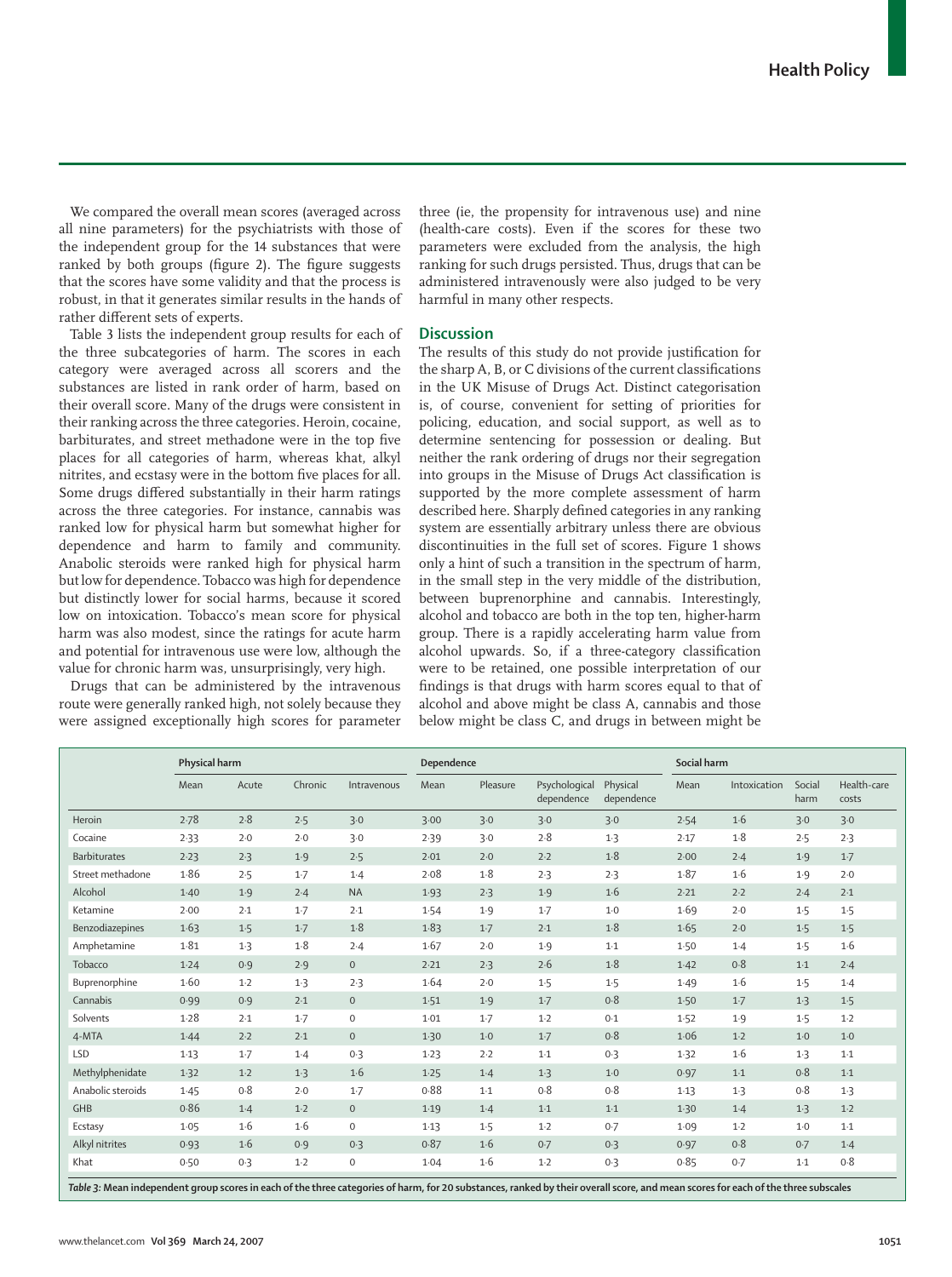class B. In that case, it is salutary to see that alcohol and tobacco—the most widely used unclassified substances—would have harm ratings comparable with class A and B illegal drugs, respectively.

Participants were asked to assess the harm of drugs administered in the form that they are normally used. In a few cases, the harms caused by a particular drug could not be completely isolated from interfering factors associated with the particular style of use. For example, cannabis is commonly smoked as a mixture with tobacco, which might have raised its scores for physical harm and dependence, among other factors. There is a further degree of uncertainty resulting from polydrug use, especially in the so-called recreational group of drugs that includes GHB, ketamine, ecstasy, and alcohol, for which adverse effects could be attributed mainly to one of the components of commonly used mixtures. Crack cocaine is generally deemed to be more dangerous than powdered cocaine, but they were not considered separately in this study. Similarly, the scores for the benzodiazepines might have been biased in the direction of the most abused drugs, especially temazepam. Individual scoring for particular benzodiazepines and for the various forms in which other drugs are used would be more appropriate should this or any other system of harm classification be used in a formal setting.

In view of the small numbers of independent scores, we did not think that estimation of correlations between the nine parameters was legitimate. There is quite likely to be some redundancy—ie, the nine parameters might not represent nine independent measures of risk. In much the same way, the principal components of the parameters were not extracted, partly because we thought that there were insufficient data and partly because reduction of the number of parameters to a core group might not be appropriate, at least until further assessment panels have independently validated the entire system.

Our analysis gave equal weight to each parameter of harm, and individual scores have simply been averaged. Such a procedure would not give a valid indication of harm for a drug that has extreme acute toxicity, such as the designer drug contaminant MPTP (1-methyl 4-phenyl 1,2,3,6-tetrahydropyridine), a single dose of which can damage the substantia nigra of the basal ganglia so severely that it induces an extreme form of Parkinson's disease. Indeed, this simple method of integrating scores might not deal adequately with any substance that is extremely harmful in only one respect. Take tobacco, for instance. Smoking tobacco beyond the age of 30 years reduces life expectancy by an average of up to 10 years,<sup>9</sup> and it is the commonest cause of drug-related deaths, placing a huge burden on health services. However, tobacco's short-term consequences and social effects are unexceptional. Of course, the weighting of individual parameters could be varied to emphasise one facet of risk or another, depending on the importance attached to each. Other procedural mechanisms, such as those of

multi-criteria decision analysis,<sup>20</sup> could be used to take account of variation of ranking across different parameters of harm. Despite these reservations about the interpretation of integrated scores and the need for further consideration of the weighting of parameters of harm, we were greatly encouraged by the general consistency of scores across scorers and across parameters of harm for most drugs.

Our findings raise questions about the validity of the current Misuse of Drugs Act classification, despite the fact that it is nominally based on an assessment of risk to users and society. The discrepancies between our findings and current classifications are especially striking in relation to psychedelic-type drugs. Our results also emphasise that the exclusion of alcohol and tobacco from the Misuse of Drugs Act is, from a scientific perspective, arbitrary. We saw no clear distinction between socially acceptable and illicit substances. The fact that the two most widely used legal drugs lie in the upper half of the ranking of harm is surely important information that should be taken into account in public debate on illegal drug use. Discussions based on a formal assessment of harm rather than on prejudice and assumptions might help society to engage in a more rational debate about the relative risks and harms of drugs.

We believe that a system of classification like ours, based on the scoring of harms by experts, on the basis of scientific evidence, has much to commend it. Our approach provides a comprehensive and transparent process for assessment of the danger of drugs, and builds on the approach to this issue developed in earlier publications<sup>5-8,11,12,21,22</sup> but covers more parameters of harm and more drugs, as well as using the delphic approach, with a range of experts. The system is rigorous and transparent, and involves a formal, quantitative assessment of several aspects of harm. It can easily be reapplied as knowledge advances. We note that a numerical system has also been described by MacDonald and colleagues<sup>23</sup> to assess the population harm of drug use, an approach that is complementary to the scheme described here, but as yet has not been applied to specific drugs. Other organisations (eg, the European Monitoring Centre for Drugs and Drug Addiction<sup>24</sup> and the CAM committee of the Dutch government<sup>25</sup>) are currently exploring other risk assessment systems, some of which are also numerically based. Other systems use delphic methodology, although none uses such a comprehensive set of risk parameters and no other has reported on such a wide range of drugs as our method. We believe that our system could be developed to aid in decision-making by regulatory bodies—eg, the UK's Advisory Council on the Misuse of Drugs and the European Medicines Evaluation Agency—to provide an evidence-based approach to drug classification.

#### **Contributors**

All authors contributed to the study design, analysis, and writing of the manuscript. All authors saw and approved the final version of the manuscript.